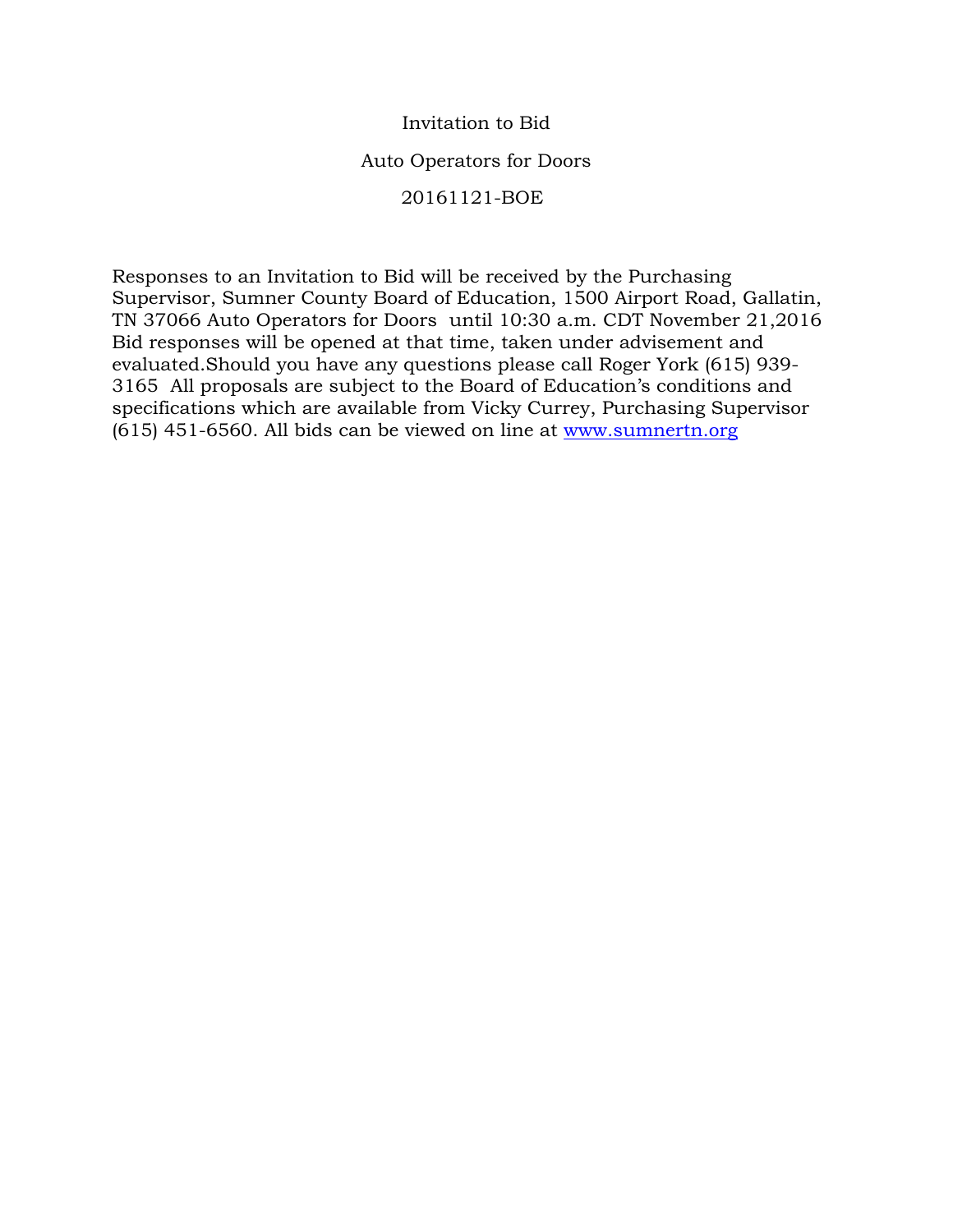#### **NOTICE TO RESPONDENTS**

Responses to an Invitation to Bid will be received by the Purchasing Supervisor in the SUPPORT SERVICE FACILITY CONFERENCE ROOM, Sumner County Board of Education, 1500 Airport Road Gallatin, TN 37066. They will be received until **10:30 A.M. Local Time Tuesday November 21,2016** for **201601121- BOE Auto Operators for Doors** at which time the responses will be opened, taken under advisement and evaluated. *BIDS WILL BE POSTED ON www.sumnerschools.org*

**GENERAL REQUIREMENTS AND CONDITIONS**

-------------------------------------------------------------------------------------------------------------------------------

- 1. The Sumner County Board of Education reserves the right to accept or reject any and/or all responses in whole or in part, and to waive informalities therein.
- 2. Any responses received after the scheduled closing time for the receipt for responses will not be considered.
- 3. If a mistake is discovered after the responses are received, only the Sumner County Board of Education may allow the respondent to withdraw the entire response.
- 4. Partial payments will not be approved unless justification for such payment can be shown. Terms will be net 30 days.
- 5. Payment will not be made until the said **AUTO OPERATORS FOR DOORS** are inspected and approved as meeting all specifications by persons appointed by the Sumner County Board of Education.
- 6. Responses submitted must be in a sealed envelope and marked on the outside as follows: **RESPONSE: AUTO OPERATORS FOR DOORS DEADLINE: NOVEMBER 21, 2016, 2016 10:30 A.M. DATE**
- 7. Facsimile responses will not be considered.
- 8. If a successful bidder violates any terms of their bid, the contract, school board policy or any law they may be disqualified from bidding for a period of two years for minor violations or longer for major violations. Bids from disqualified bidders will not be accepted during the period of disqualification.
- 9. Prices quoted on the response (if any) are to be considered firm and binding until the said **AUTO OPERATORS FOR DOORS** are in the possession of the Sumner County Board of Education.
- 10. No purchase or contract is authorized or valid until the issuance of a Board Purchase Order in accordance with Board Policy. No Board Employee is authorized to purchase equipment, supplies or services prior to the issuance of such a Purchase Order.
- 11. Any deviation from these stated terms, specifications and conditions must be coordinated with and approved in writing by the Purchasing Supervisor, Vicky Currey (615) 451-6560.
- 12. All bids that exceed \$25,000 must have the Company Name, License Number, Expiration Date thereof and License Classification of Contractor listed on outside of sealed envelope. As required by State of Tennessee Code Annotated 62-6-119.
- 13. The awarded bidder will be required to post a performance and payment bond in the amount of 25% of the contract price if it exceeds \$100,000 as stated by State of Tennessee Code Annotated 12-4-201.
- 14. If the project cost in excess of \$25,000 a performance bond must be secured by the requesting party in an amount equal to the market improvement value.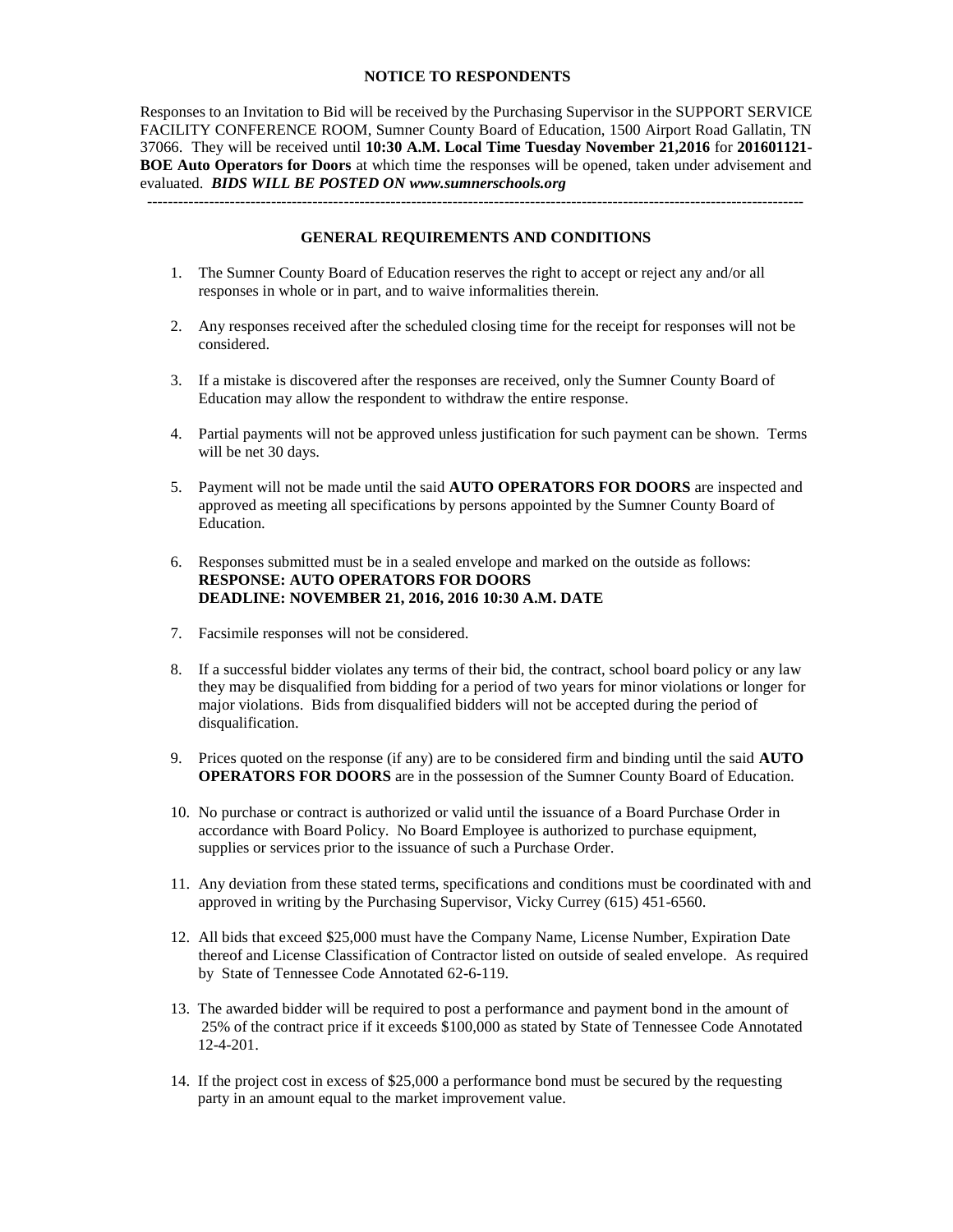

**20161121-BOE - Auto Operators for Doors**

# **Location-------- Westmoreland High School 4300 Hawkins Drive Westmoreland TN 37186**

# **Site Visit –Contact Roger York 615-939-3165**

# **Specifications:**

- **Auto operator at interior office door to work with existing electric strike**
- **Auto operator at exterior door, exit device must be unlatched**
- **Auto operator at vestibule door**
- **Wireless surface mounted push button actuators at all three operators inside and outside**
- **Handheld wireless 3 channel Fob to activate all three auto operators**
- **Wiring run through surface mounted wore molding where unable to concealed by existing condition** 
	- **120VAC at each opening by others**
	- **Tie-in fire alarm system at office opening by others(required by code at fire-rated openings)**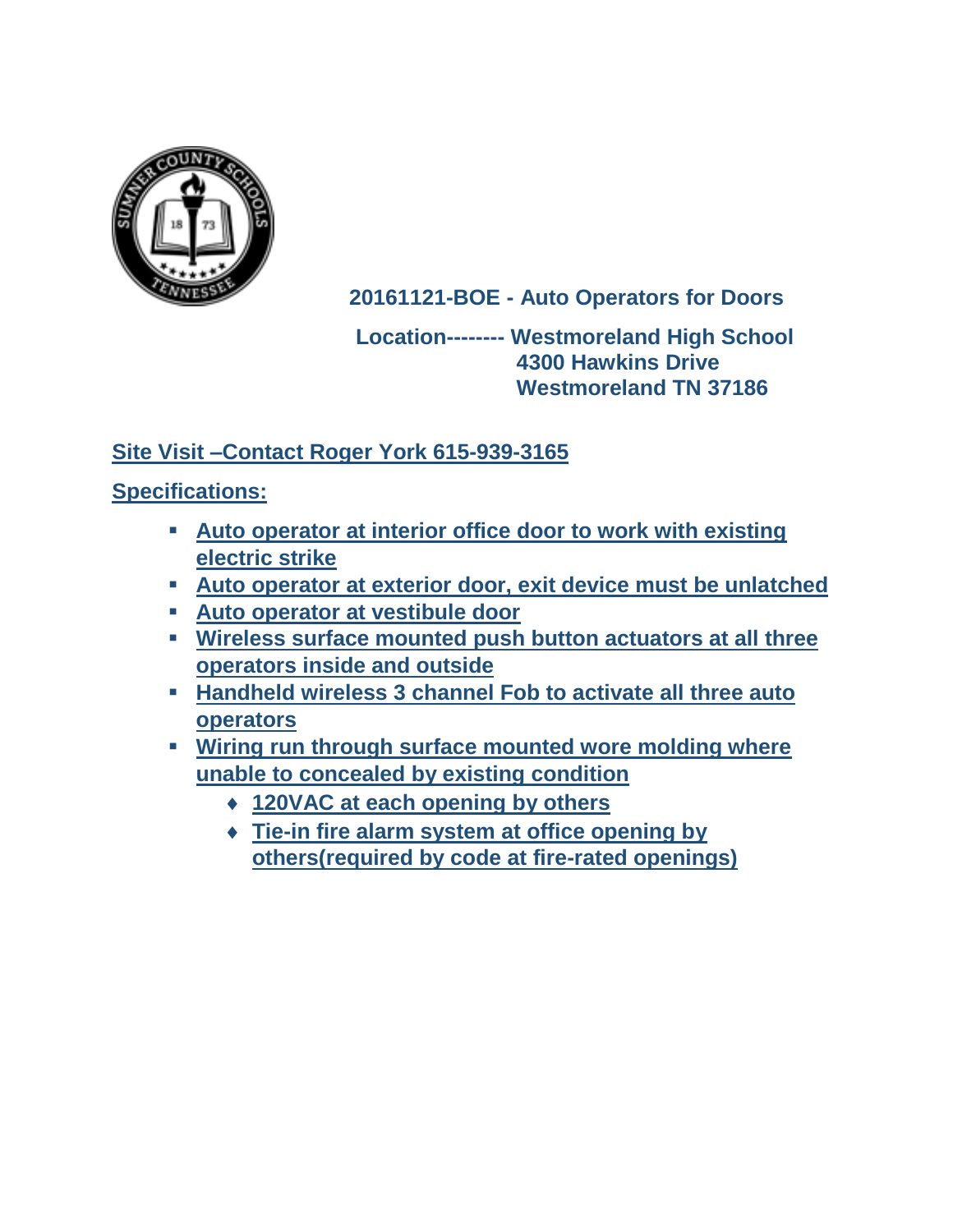# **Product Description**

|                 |                                                                 | <b>Unit</b>   | <b>Extended</b> |
|-----------------|-----------------------------------------------------------------|---------------|-----------------|
| <b>Quantity</b> | <b>Description</b>                                              | <b>Price</b>  | <b>Price</b>    |
| $\mathbf{2}$    | <b>Closer 4642 REG SRT AL</b>                                   | $\sim$ $\sim$ |                 |
|                 | <b>Closer 4631 STD WMS AL</b>                                   | $\sim$ $\sim$ |                 |
| 6               | Wall Actuator 8310-3856TWS                                      | $\sim$        |                 |
| 3               | <b>Wireless Receiver 8310-865</b>                               | $\sim$ $\sim$ |                 |
|                 | <b>Transmitter 8310-863</b>                                     |               |                 |
|                 | <b>Power Supply PS902-900-FA</b>                                | $\sim$ $\sim$ |                 |
|                 | <b>Misc. Supplies Wire, Wire</b><br><b>Mold, Housings, ect.</b> |               |                 |

## **Description**

 **Labor**

- **Remove existing floor closers**
- **Install 3 ea. Auto operators**
- **6 wireless actuators**
- **Wiring**
- **Surface molding**
- **Programming**

 **Labor \$\_\_\_\_\_\_\_\_\_\_\_\_\_**